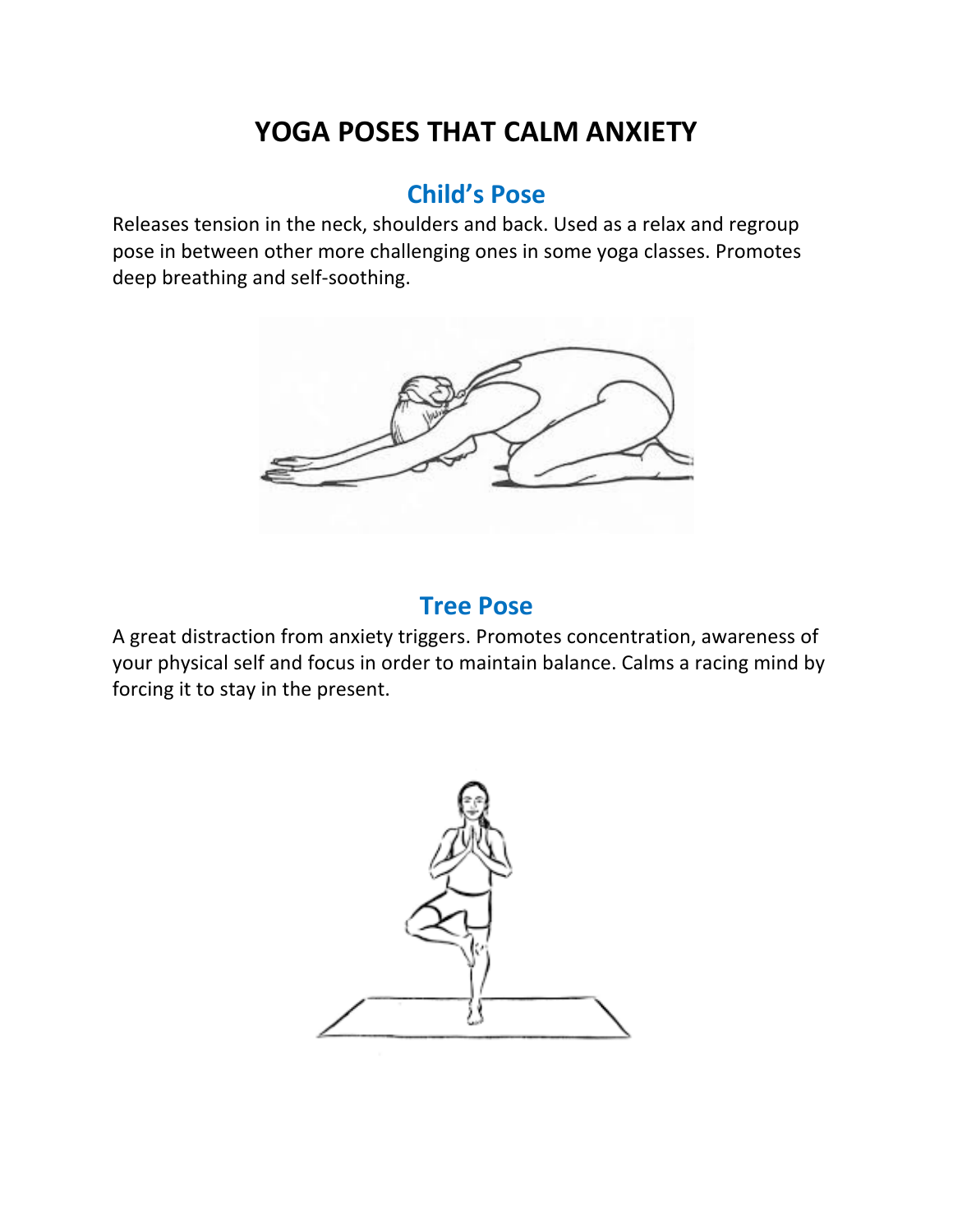## Legs Up the Wall Pose

Relieves lower back pain, lowers blood pressure and helps soothe menstrual cramps. Allows for open, deep breathing and total relaxation. Feel free to use a pillow or blanket to support your lumbar spine. Very conducive to snoozing!



## **Corpse Pose**

Often called the ultimate relaxation pose as it allows the body to sink deeply into the floor. Great for deep breathing. Very useful for calming feelings of being overwhelmed. Also conducive to snoozing!

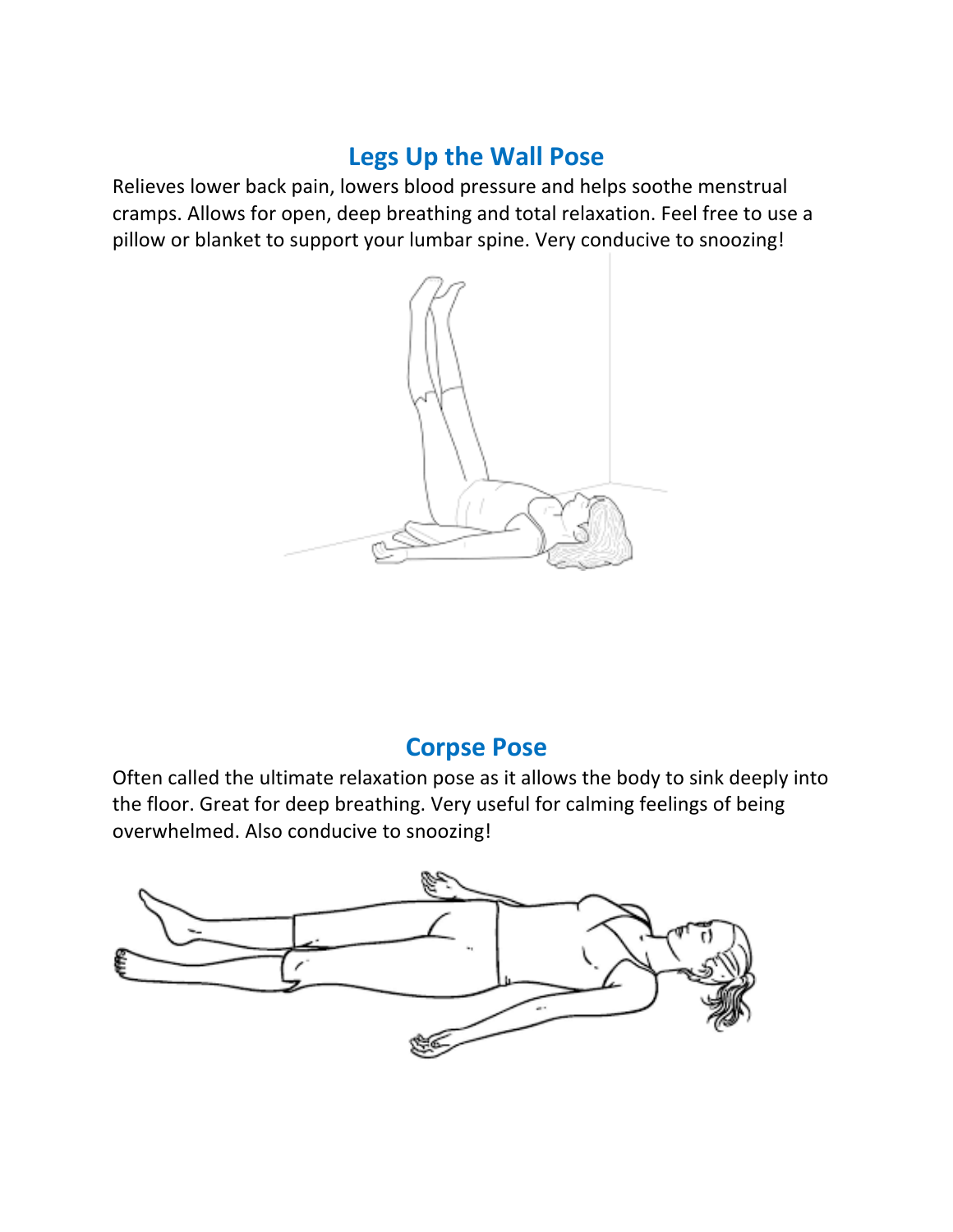## **Standing Forward Bend Pose**

Calms nervous system through gentle inversion. Releases tension in upper body. Touching the floor is not required—just go as far as you can and hang...



## **Bridge Pose**

Great for releasing stored tension and emotions, this gentle inversion opens the chest and changes the direction of blood flow.

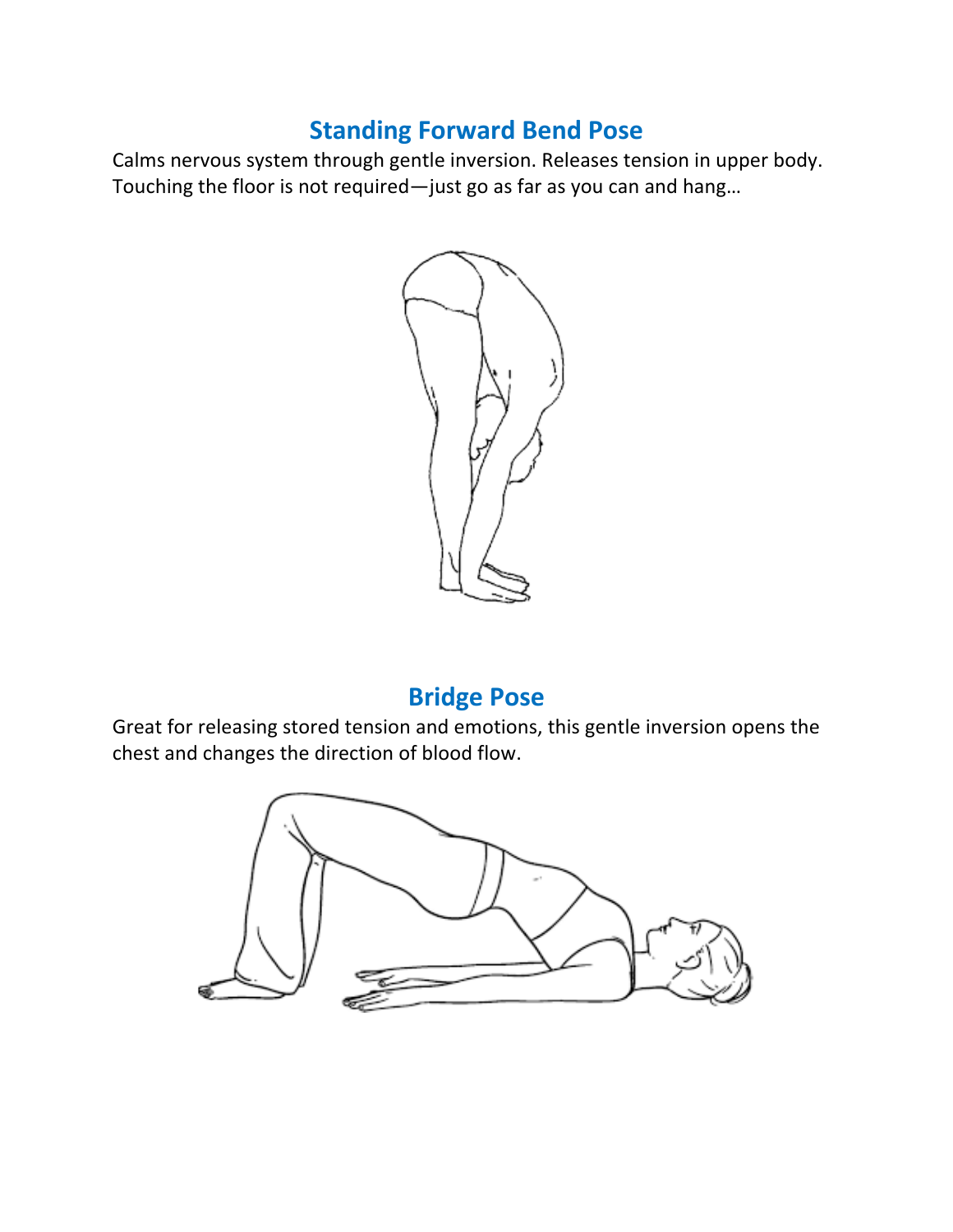## **Downward Facing Dog Pose**

Also known as the upside-down V pose. Lengthens spine, neck and shoulders. Relaxes the head by increasing blood flow.



## **Extended Puppy Pose**

A mix between Child's Pose and Downward Dog, this total body stretch really relaxes the body and mind by lengthening the spine and opening the chest. If you are feeling constricted by tension, this is an excellent pose...